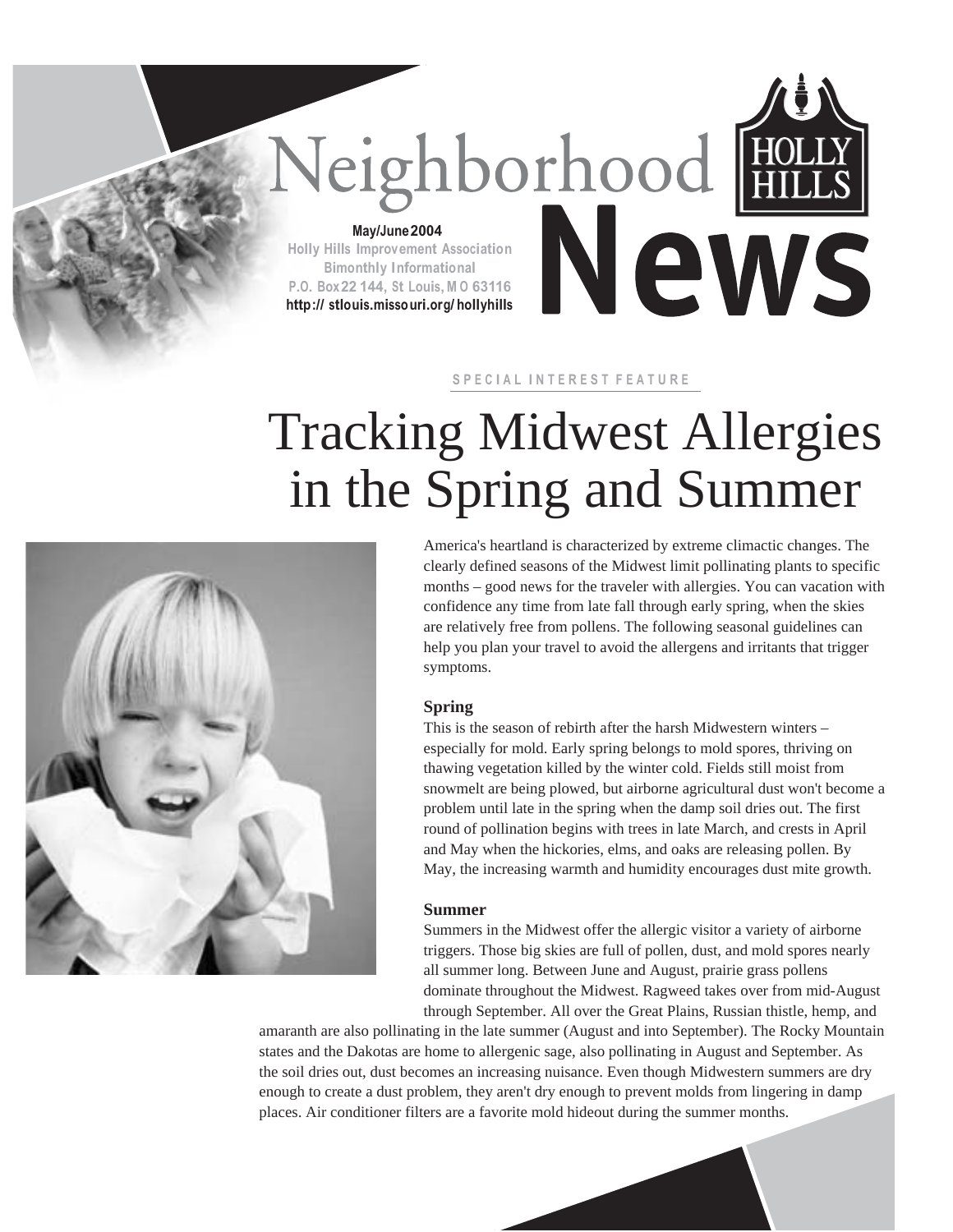

### **Aldermanic Reports**

#### **MSD Project Update Alderman Fred Wessels**

Phase I of the MSD Project will be completed in June. This work includes the installation of an 11 foot tunnel under Bates Street from Arendes Drive to the Mississippi River.

Part of Phase I includes a pump station which will be built at I-55 and Bates Street. The work at this location will require a partial blocking of Bates. The street will not be closed.

Phase II is the "tie in" of existing sewers into the tunnel. The project is scheduled to begin August 2004 and be completed in 10-12 months.

#### **Citywide Park Plan Alderman Matt Villa**

The Department of Parks, Recreation and Forestry is preparing a Citywide Park Plan for the city's 105 parks. (This does not include Carondelet Park, since the Masterplan has previously been completed. It would affect, however, the smaller parks in our area: i.e. Bellerive Park and Sister Marie Charles Park) IF you are interested in becoming educated on the existing conditions of the city parks and contributing to possible improvements please plan to attend the Citywide Park Summit (Design Workshop) on May 15th at Compton/Drew Middle at 5130 Oakland Avenue from 8:30 a.m. - 12:00 (Noon).

### **SpringCleaning?DonateYourBooks**

Looking for a way to clear our your bookshelves without throwing books away? Two worthy not-for-profit organizations are seeking book donations from Holly Hills residents:

*A Thousand Books* supports the efforts of American teachers in less-developed countries in their efforts to share the beauty of the English language. This organization seeks new or clean used books to donate to global school libraries. Representatives will pick up your books appropriate for junior and senior high school. Contact Tony Renner at 771-9660 or at: www.AthousandBooks.org

*The YMCA Book Festival* seeks books of all types for its annual book fair. This year's will be their 26th annual event. For details, contact the Carondelet Y at http://www.ymcastlouis.org/carondelet/home.html or by calling 353-4960.

### **2-for-1 MembershiptoY**

Speaking of the Y, How About a Two-for-One Fee? Did you know that you can join either the Carondelet or South City branch of the YMCA and enjoy a dual membership valid at both locations for the same membership fee? For details, contact the Carondelet Y at http://www.ymcastlouis.org/carondelet/home.html or by calling 353-4960.

### **Holly Hills Home Valuesup 33%**

Susan Ronshausen of CB Gundaker recently released her annual Holly Hills Neighborhood Real Estate Year in Review and generously shared her report with the HHIA. According to her report, Holly Hills has experienced a 33% increase in home prices during the past five years. Her report also revealed the following statistics regarding 2003 home sales:

#### **Number of homes sold: 97 Sale price: Average \$139,000 (ranging from \$34,000-\$287,000) Days on the market: Average 57 (ranging from 2-238)**

You can contact Susan Đor one of several other realtors who promote Holly Hills homes and live in the neighborhood themselves Dby referencing our Holly Hills Yellow Pages at: http://stlouis.missouri.org/hollyhills/yellopgs/yellowpage\_netscape.html (click on Realty/Housing).

## **Rabies ImmunizationClini c**

The Animal Center of the Department of Health and Hospitals will be at Blow School, 516 Loughborough, on May 22nd at 2:00p.m. to offer rabies immunization at a minimal cost. The rabies/vaccination/registration is required for all animals, regardless of where they live. It safeguards pets from rabies that could harm our citizens. They will provide a veterinarian and the support personnel to vaccinate the dogs and cats at the cost of \$16.00 per animal.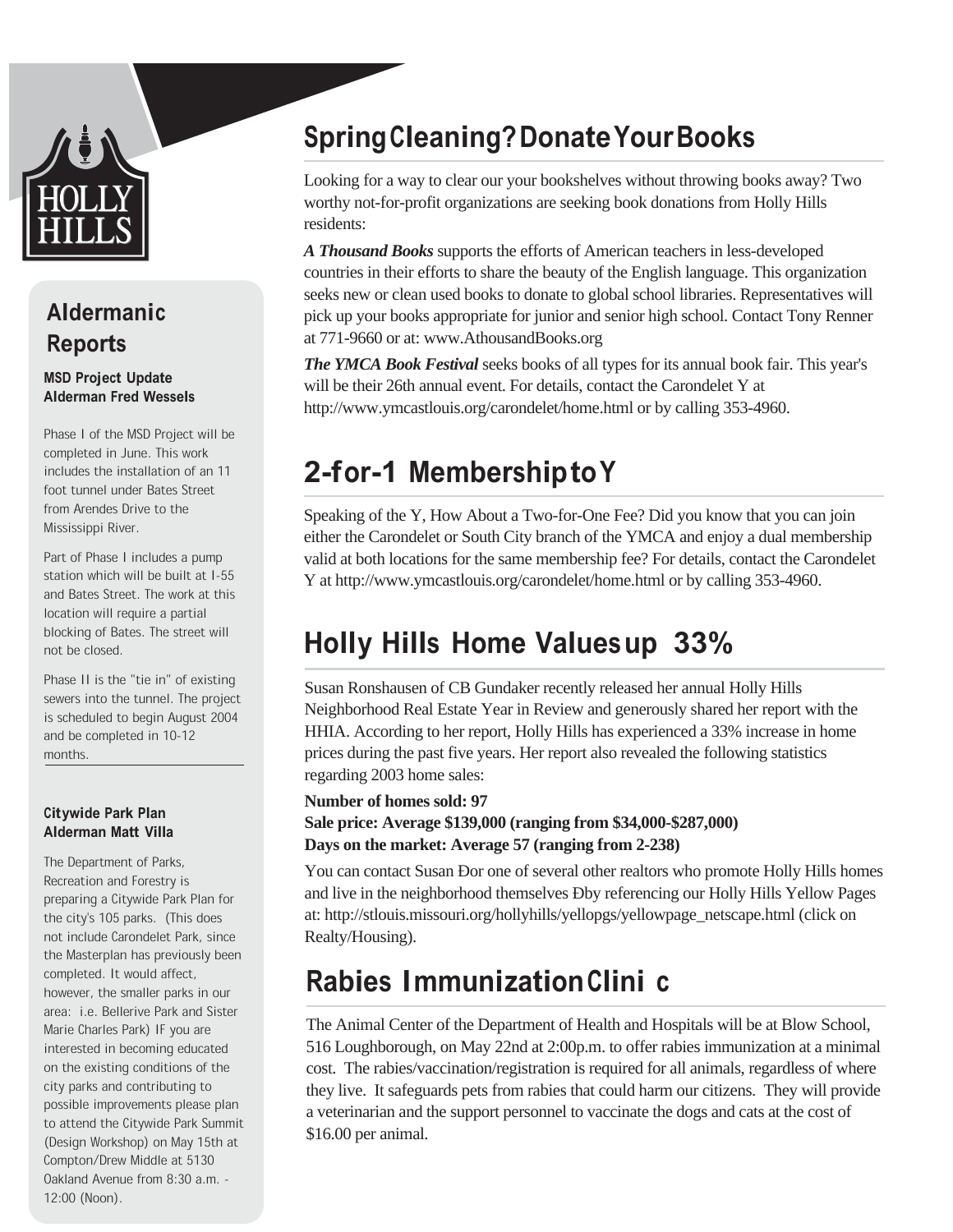## **Jack-O-Lantern Jog meets Holly Hills Halloween Parade!**

HIA is introducing it's first annual Jack-O-Lantern Jog to accompany the already existing Halloween Parade. All events will take place on Saturday, October 23, 2004. Following is a short description of each event:

### **HH5K!**

This fall, the HHIA is planning to add a fun and exciting event to Halloween! On Saturday October 23, the Holly Hills Jack-O-Lantern Jog will be a 5K run and 1 mile fun walk through Carondelet Park and the surrounding streets! The event will be held the same day as the Halloween parade and will provide a fun way for all first-time or seasoned runners, kids and families, and people of the neighborhood to gather in the park and celebrate being part of our neighborhood. We also hope it will bring people from other parts of the region to see Carondelet Park and enjoy the stunning architecture of our homes. We plan to have costume prizes, a DJ, T-Shirts, plus food and drink for all participants. And the best part of it — all proceeds from the event will go to improvements in Carondelet Park. Keep an eye out in the coming months for entry forms and mark your calendars, you won't want to miss it!

The HHIA is seeking sponsors for this event. We need sponsors to not only donate money, but also provide food and drink for the participants after the race. For a set amount, all donating sponsors will receive advertising on the official T-Shirt. This is an ideal way to advertise a local business and associate it with the neighborhood. If you own a business, know somebody who owns a business, or work for someone who might be interested in sponsoring this event, please contact the HHIA by phone at (314) 569-5708 or email at hollyhil@stlouis.missouri.org.

Volunteers are also needed to help prepare for the event and/or help with race day activities. It is a great way to meet your neighbors and help improve our beautiful park. If you would like to help in any way, you can contact the HHIA at (314) 569-5708 or email at hollyhil@stlouis.missouri.org.

### **A "Boo-tiful" Halloween Parade!**

For years Holly Hills has served as a safe, fun "Halloween central" for trick-or-treaters throughout the region. To celebrate our community role (and to give you one more excuse to don those costumes), the spirits have moved us to inaugurate what has become an annual event:

> **The Holly Hills Halloween Parade Saturday, October 23rd Begins at 3:00 pm Intersection of Holly Hills Blvd. and Arendes Drive**

We hope all of your family members will dress in their spookiest finest and join us for a short parade along Holly Hills Blvd., followed by a few treats… and, who knows, maybe even a trick or two. Feel free to also decorate a wagon, tricycle, family-friendly dog, etc. to be part of the procession.

*\* Note: In the event of highly inclement weather, the event will be canceled.* n

### **Trees are Tops, but not for Topping!**

The process known as topping is the indiscriminate removal of a tree's crown, cutting off large branches and the main stem of the tree, leaving large branch stubs. These stubs often die back, are vulnerable to decay and result in a profusion of unsightly and weakly attached adventitious branches.

The reason for this improper method of pruning is often based on the mistaken fear that tall trees will fall on homes and other buildings during storms. In some areas of the country `topping' is such a common procedure that it appears the correct method of pruning. In fruit growing areas, where orchard trees are topped on a yearly basis to keep them at a height for the easy harvest of fruit, area residents often mistakenly believe this same technique should be used on ornamental trees as well.

Large, sound limbs are not dangerous in unseasonable snowstorms or windstorms. Large limbs become unsafe when decay enters as a result of past pruning neglect or improper pruning as results with topping.

The branches that develop around the stubs left from improper pruning develop from latent buds that are buried deep beneath the bark. These new branches give the tree the appearance of a porcupine. This new succulent growth is not properly attached to the tree and very susceptible to wind breakage.

> *—Curtis E. Swift, Ph.D., Area Extension Agent (Horticulture) Colorado State University*